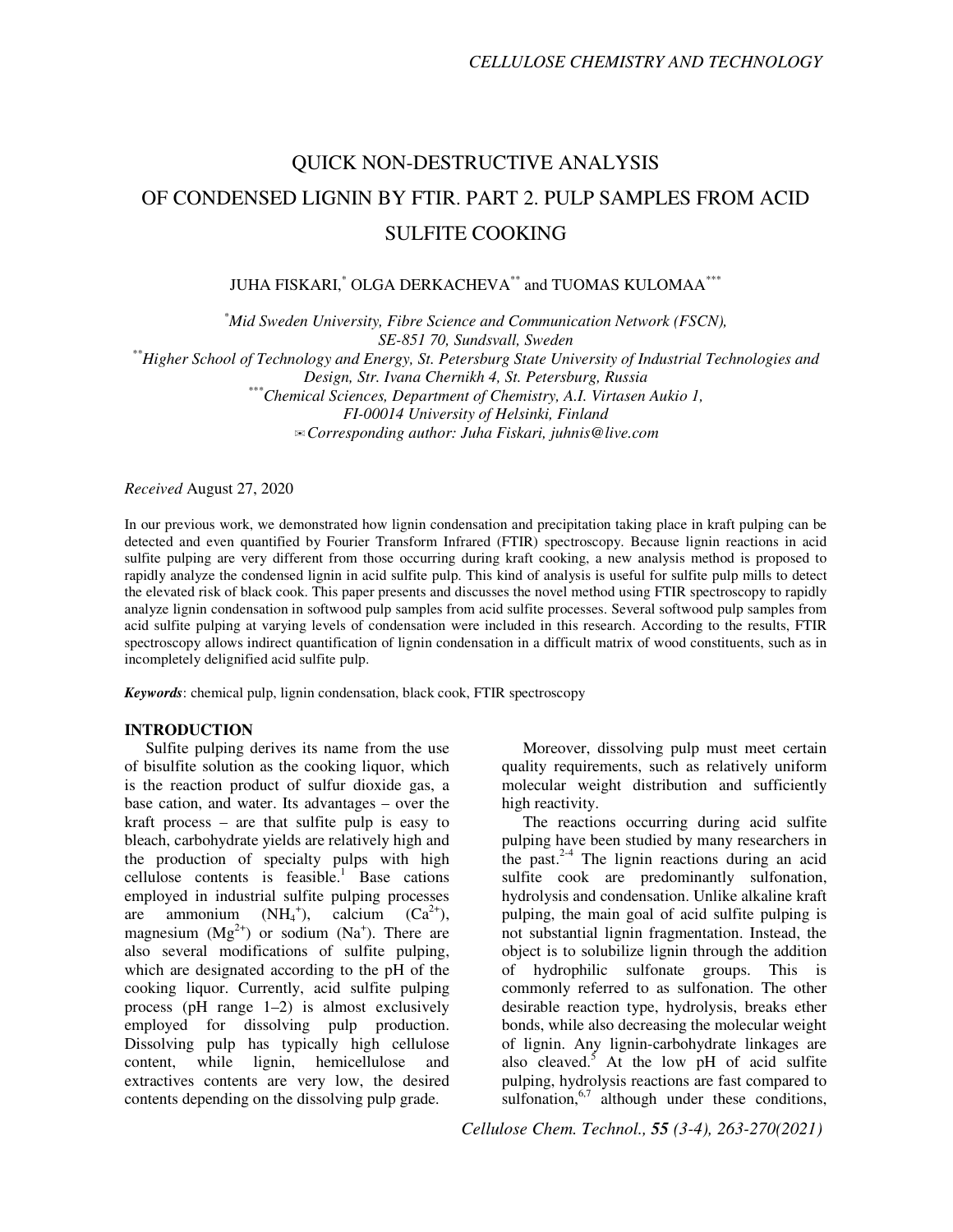lignin is sulfonated to a relatively high degree, thus promoting an extensive dissolution of lignin.<sup>7</sup>

Condensation reactions are also prevalent in acid sulfite pulping (Fig. 1). The molecular weight of lignin is significantly increased, which is detrimental to lignin removal and therefore counteracting the delignification. New, stable carbon–carbon bonds are formed.<sup>4</sup> In an extreme case, severe condensation reactions may occur to an extent that delignification becomes impossible, which leads to a so-called black cook.<sup>2,8,9</sup> It causes the resulting pulp to have a very dark color, hence the name. The pulp becomes virtually useless. Our laboratory experiments have shown that even "brownish" pulp that has been cooked close to the conditions of black cook is impractical to re-pulp because of condensed lignin structures, which are very resistant to delignification. A black cook can result from incomplete impregnation of cooking liquor, failure to maintain cooking liquor composition, excessively high cooking temperature, or improper control of the time– temperature schedule of the cook.<sup>2</sup>

The sulfite pulping does not degrade lignin to the same extent as the kraft process. Neutralized lignin fragments dissolved in sulfite cooking liquor are referred to as lignosulfonates. Their molecular weight (MW) can be as high as 20,000–50,000 g/mol, while the MW of kraft lignin is typically  $2,000-3,000$  g/mol.<sup>10</sup> Lignosulfonates are useful by-products that have a steadily growing demand and a relatively stable market. In 2010, the total global production of lignosulfonates was approximately 1.2 million tons, which accounted for about 10% of the lignin in the biomass that was pulped.<sup>11</sup> In 2020, the global lignosulfonate production is expected to reach to  $1.4$  million tons.<sup>10</sup> The most important lignosulfonate products include concrete admixtures, animal feed pellets and road dust control. Moreover, substantial research efforts are allocated to the development of new lignosulfonate products. There is an obvious incentive to find new high-value applications, but the desired product quality generally requires a good control of the pulping process. Therefore, for a modern sulfite mill that produces both chemical pulp and lignosulfonates, it is increasingly important to simultaneously monitor and control the quality of both product lines.

In modern sulfite cooking operations, kappa number is typically used for indicating the extent

of delignification in cooking. Kappa number has a certain correlation with the residual lignin content in pulp. It is determined by measuring the amount of potassium permanganate  $(KMnO<sub>4</sub>)$  consumed by pulp in standard conditions. This analysis is typically carried out by a standard wet chemistry method in the laboratory (*e.g*., ISO 302:2015 or TAPPI T 236 cm-85).<sup>12,13</sup> However, the determination of the kappa number using any of these methods is rather cumbersome and timeconsuming.

At the beginning of acid sulfite cooking, the kappa number of the pulp decreases as the cooking proceeds. Towards the end of the cooking process – due to the condensation reactions – the average molecular weight of the lignin begins to increase, and so does the kappa number. If the cooking continues too long, it will lead to a black cook. Figure 2 illustrates this phenomenon.

In our previous work, we introduced a novel rapid method by FTIR to analyze lignin condensation in hardwood kraft pulp.<sup>14</sup> However, condensation reactions that occur at the end of kraft cooking are different from those observed in a sulfite cook. In fact, sulfite pulping is a very complex and unsteady reactive process.<sup>15</sup> Unlike kraft cooking, where active chemicals are mainly consumed during delignification reactions and the cooking liquor at the end of the cook is relatively inactive,<sup>16</sup> an acid sulfite cook maintains or increases the acidity of the liquor. This means that some of the reactions do not slow down, but may even accelerate towards the end of the  $\cosh^2$ which creates a necessity to determine a practical end-point to every sulfite cook. A few methods have been suggested, $2.8$  but they generally suffer from disadvantages associated to cumbersome sample preparation and/or time-consuming analysis. It is therefore necessary to develop a rapid analysis method to monitor the condensation reactions taking place in sulfite cooking. FTIR spectroscopy offers an analysis method to rapidly characterize pulp samples and gain valuable information on chemical constituents of wood.

FTIR analysis has proved to be a quick and easy method to characterize condensed lignin on kraft pulp. $^{14}$  It only takes a few seconds to record FTIR spectra. Sample preparation is also easy and quick, without any additional costs for expensive chemicals or consumables.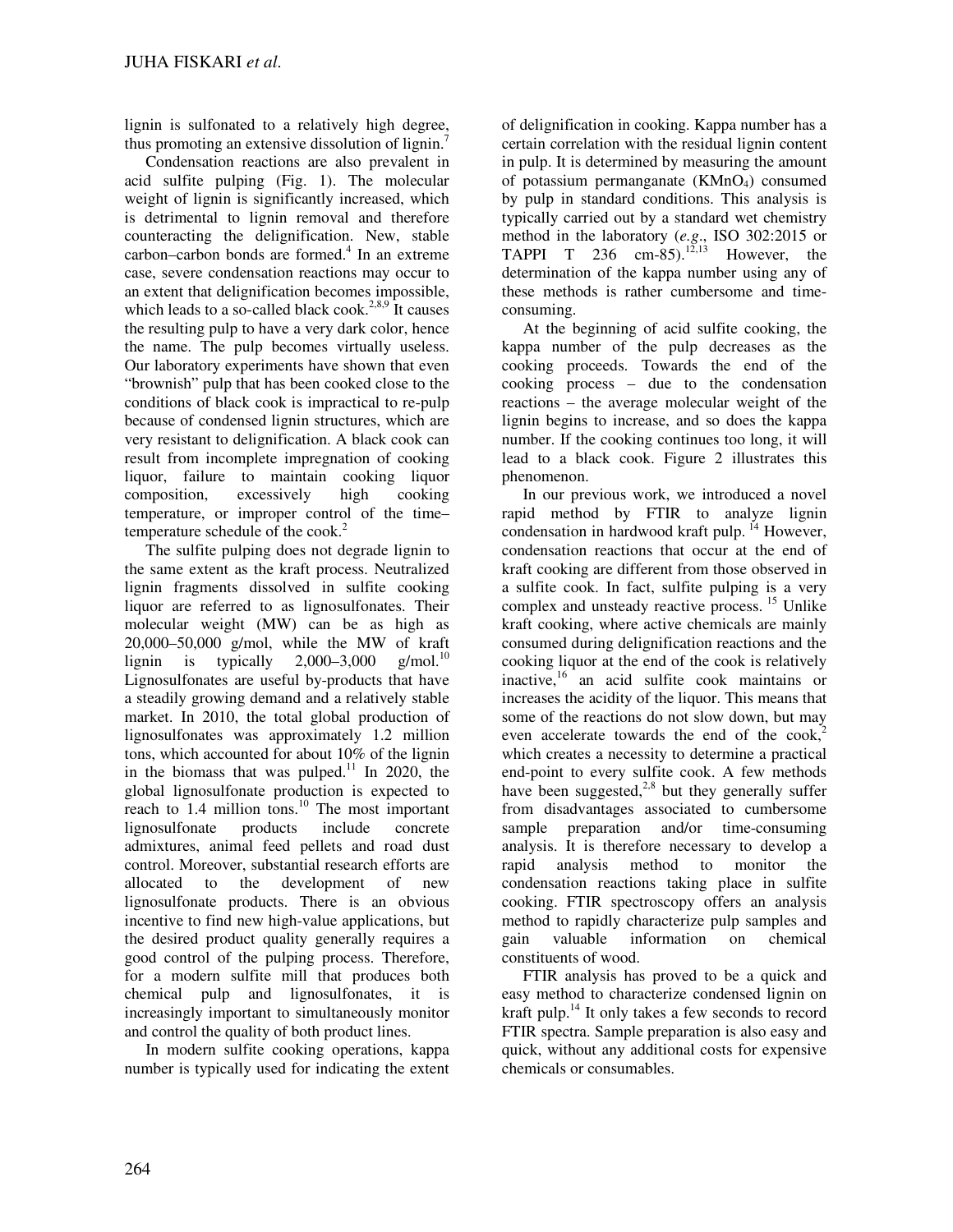

Figure 1: Examples of lignin condensation reactions during acid sulfite pulping (adapted from Gierer  $(1970)^3$ )



Figure 2: Kappa number in acid sulfite pulping as a function of the extent of cooking (combined cooking temperature and time)

The method also offers the possibility to simultaneously obtain useful information on other pulp properties. In all, the method generates significant savings in terms of time and costs, when compared to the available wet chemical methods. To the best of the authors' knowledge, FTIR has not previously been suggested as a method for lignin condensation analysis using pulp samples from acid sulfite cooking.

# **EXPERIMENTAL**

#### **Materials**

All unbleached sulfite pulp samples used in this study derived from Norway spruce (*Picea abies*). Sample 1 represented industrial unbleached pulp from a calcium-base acid sulfite pulping process and it did not exhibit any noticeable lignin condensation. Samples 2 and 3 were collected from a continuous acid sulfite pulping process with sodium as the base; they

presented unsuccessful sulfite cooking, which had resulted in substantial lignin condensation. Thin 13 mm diameter sheets of pressed fibers (1-3 mg) were prepared to facilitate the recording of FTIR spectra with acceptable quality.

#### **Kappa number**

Samples 1 and 2 were characterized in terms of their kappa number according to the common standard method ISO 302:2004.

#### **FTIR analysis**

IR absorption spectra of the samples were registered in the  $400-4000$  cm<sup>-1</sup> spectral region, with the resolution of 2  $cm^{-1}$ , by an IRAffinity-1 Fourier spectrometer (Shimadzu). The experimental spectra were normalized on an integral of the absorbance band of stretching vibrations of CH bonds in the range of  $2750 - 3010$  cm<sup>-1</sup>.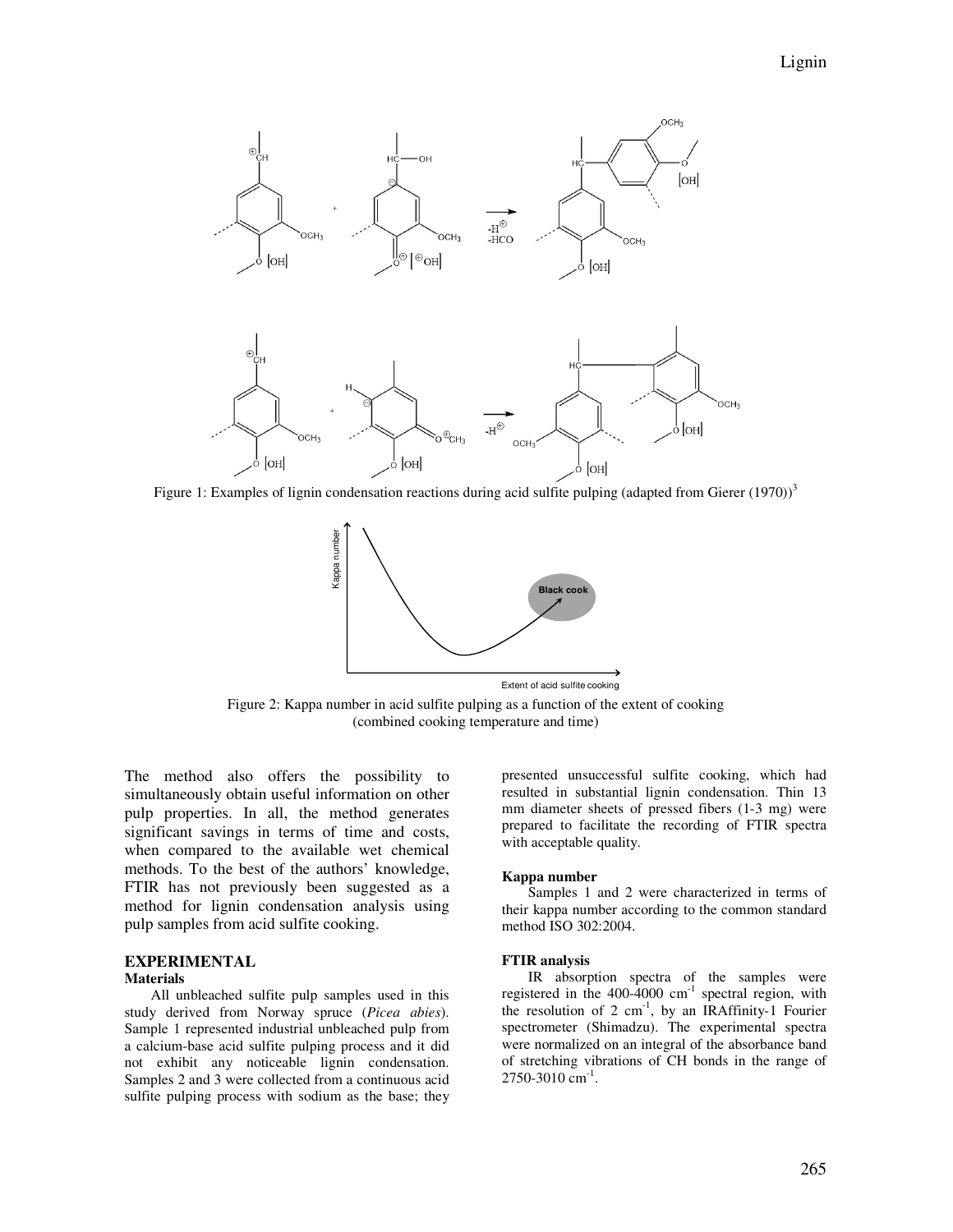Molecular spectroscopy methods enable the studying of crystalline and amorphous regions of materials. The novel model of cellulose structure was created by developing new spectroscopic criteria for the determination of conformational and phase structural states of cellulose macromolecules.<sup>17</sup> This approach allows representing the cellulose physical structure generally as a superposition of CI and CII celluloses with their ordered and disordered regions:

 $C = CI + CI = CI \cdot CId + CId \cdot CId + CId \cdot CId$  (1) Specially designed software calculates the concentrations of these four components from the spectra. As a rule, the CIIord component exists in mercerized cellulose. To describe the physical structure of pulp samples, a three-parameter model is used by calculating the relative content of ordered CIord and disordered CIdis regions formed by macromolecules of native cellulose and the relative content of disordered CIIdis regions. Imperfect surface regions of fiber structures and hemicelluloses are the main contributing factors of the CIIdis component.

To have more details about the bands, the quantumchemical calculation of the IR spectrum of dimmer model of softwood lignin with β-O-4 linkage between aromatic rings was carried out by the method of density functional theory with the B3LYP functional in the basis of  $6-31 + G$  (d, p), using a software package Gaussian<sub>03.<sup>18</sup></sub>

### **On the accuracy and precision of FTIR analysis**

In our research, FTIR spectra were recorded after an average of 150 scans. This resulted in a high signal/noise relation. In that way, the spectral curves became smooth and they gave a very small input to errors in band intensities. Moreover, the spectra of three probes for each sample were recorded and used for calculations. It allowed us to evaluate the values of spectral parameters and their errors.

According to the literature, there is ample research experience related to the accuracy and precision of the FTIR analysis of lignin. For example, Rodrigues et al. compared the accuracy of FTIR spectroscopy and acetyl bromide analysis in lignin quantification.<sup>19</sup> They observed that the standard errors of both analysis methods were very low and differed only slightly. An earlier study by Backa and Brolin demonstrated that FTIR is a very precise method to analyze carbohydrate and lignin contents, as well as pulp yield. $20$ 

# **FESEM imaging**

A Hitachi S-4800 field emission scanning electron microscope (FESEM) was used for creating images of the samples. Only a small amount of dried fibers (pulp) was used for FESEM imaging. Prior to the imaging, a

Cressingtong 208HR high resolution sputter coater was used for applying a 2.5 or 5.0 nm layer of Pt/Pd on the samples.

## **RESULTS AND DISCUSSION**

The sulfite pulps were characterized in terms of carbohydrates, lignin and water contents, using IR absorbance spectra of the samples. For illustration, the IR spectra of Samples 1 and 2 are shown in Figure 3. The presented spectra are mainly related to cellulose absorbance, in addition to the absorbance bands of residual lignin and other non-cellulosic components. The parameters of molecular and sub-molecular structure (CIord, CIdis, CIIdis) were calculated from the FTIR spectra of the pulp samples using the cellulose structure model. Values of the cellulose structural parameters are presented in Table 1.

# **Carbohydrates**

The data in Table 1 show that the relative content of ordered native cellulose – CIord – in Sample 1 (31%) is about 1.3 times lower than that in Sample 2 (40%). The CIIdis parameter (disordered parts of cellulose of CII modification) value for Sample 1 is higher than that for Sample 2. In all, Sample 1 has less native cellulose conformation macromolecules (CIord+CIdis) than Sample 2. Apparently, the inadequate cooking conditions resulted in high-crystalline cellulose fibers in Sample 2 and 3, which may probably have compromised their usefulness as dissolving pulp. Moreover, unfavorable cooking conditions have resulted in the hydrolysis of carbohydrates. Furthermore, FTIR spectral analysis showed a strong decreasing absorbance band at 1740 cm<sup>-1</sup> (Table 2) as a marker of cleavage of acetyl groups of xylans or hydrolysis xylans.

Besides the cellulose bands, the lignin band at 1510 cm<sup>-1</sup>, the water band at 1650 cm<sup>-1</sup>, and the bands of C=O bonds stretching vibration at 1705 and  $1740 \text{ cm}^{-1}$  were observed. Calculated intensities of these bands are summarized in Table 2. It is noteworthy that the estimation of the spectral parameters errors for each sample revealed that the errors were greater for Samples 2 and 3 than for Sample 1, which indicated a more pronounced inhomogeneity.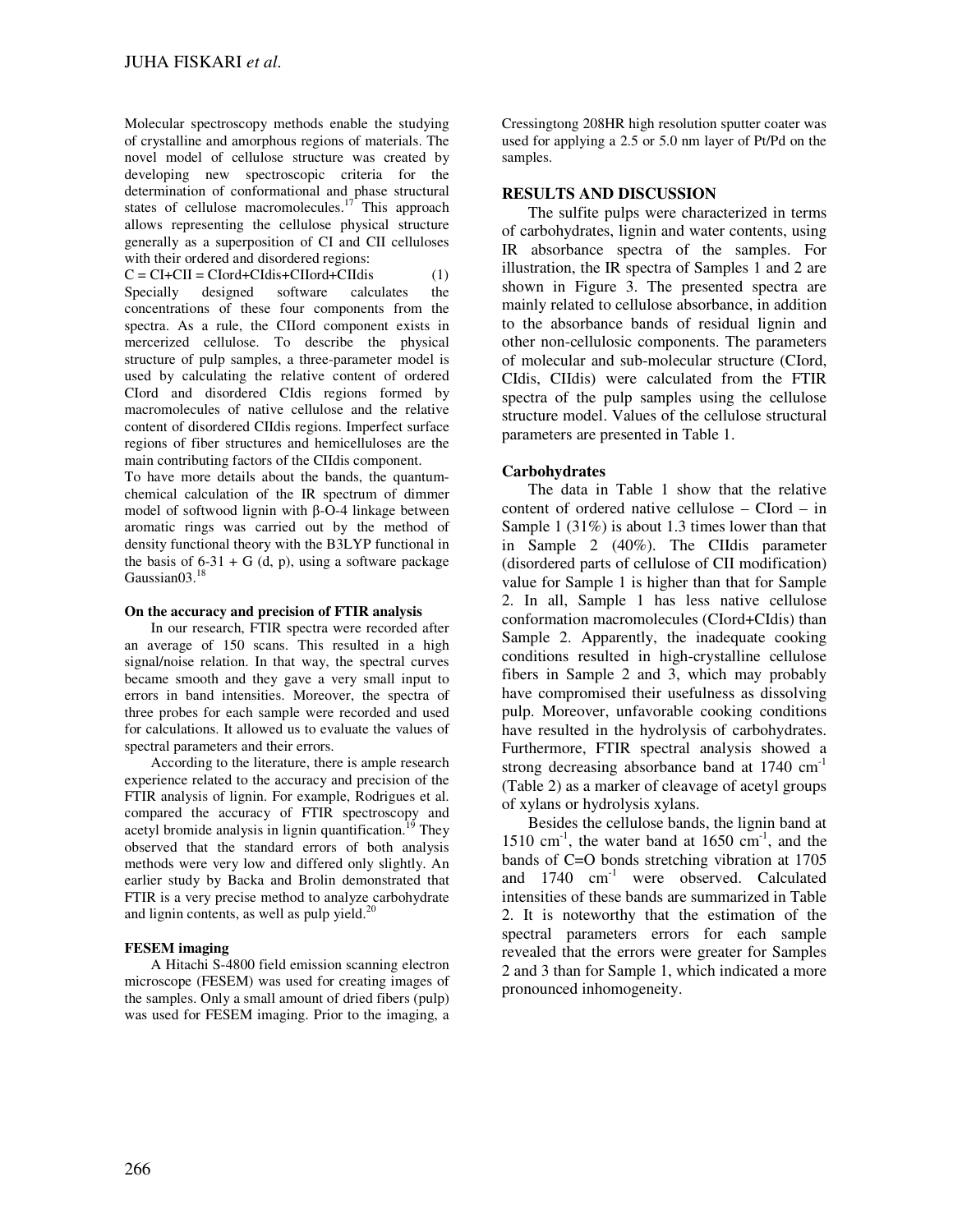

Figure 3: FTIR absorbance spectra of the spruce sulfite pulps: low lignin condensation (Sample 1) and high lignin condensation (Sample 2)

|                                                                                        | Table 1 |  |  |  |  |
|----------------------------------------------------------------------------------------|---------|--|--|--|--|
| Cellulose structure parameters (CIord, CIdis, CIIdis) of the investigated pulp samples |         |  |  |  |  |

|          | Lignin       | Cellulose structure parameters |            |             |  |
|----------|--------------|--------------------------------|------------|-------------|--|
|          | condensation | Clord, $\%$                    | CIdis, $%$ | CIIdis, $%$ |  |
| Sample 1 | low or no    | 31.5                           | 29.5       | 39.0        |  |
| Sample 2 | high         | 40.5                           | 25.0       | 34.5        |  |
| Sample 3 | high         | 34.5                           | 27.0       | 38.5        |  |

Table 2 Lignin-related structure parameters of the investigated pulp samples

|          | Lignin       |           | Residual lignin | Bound water                    | Appeared C=O groups | C=O acetyl groups of hemicelluloses |
|----------|--------------|-----------|-----------------|--------------------------------|---------------------|-------------------------------------|
|          | condensation | Kappa no. | Band at 1510 cm | Band at $1650 \text{ cm}^{-1}$ | Band at 1705 cm     | Band at 1740 cm <sup>-1</sup>       |
| Sample i | low or no    |           | 0.78            | 0.84                           | $0.00\,$            | $\rm 0.50$                          |
| Sample 2 | high         | 60        | 0.88            | 0.86                           | 0.07                |                                     |
| Sample 3 | high         | n.a.      |                 | 0.70                           | 0.67                | 0.00                                |

Lignin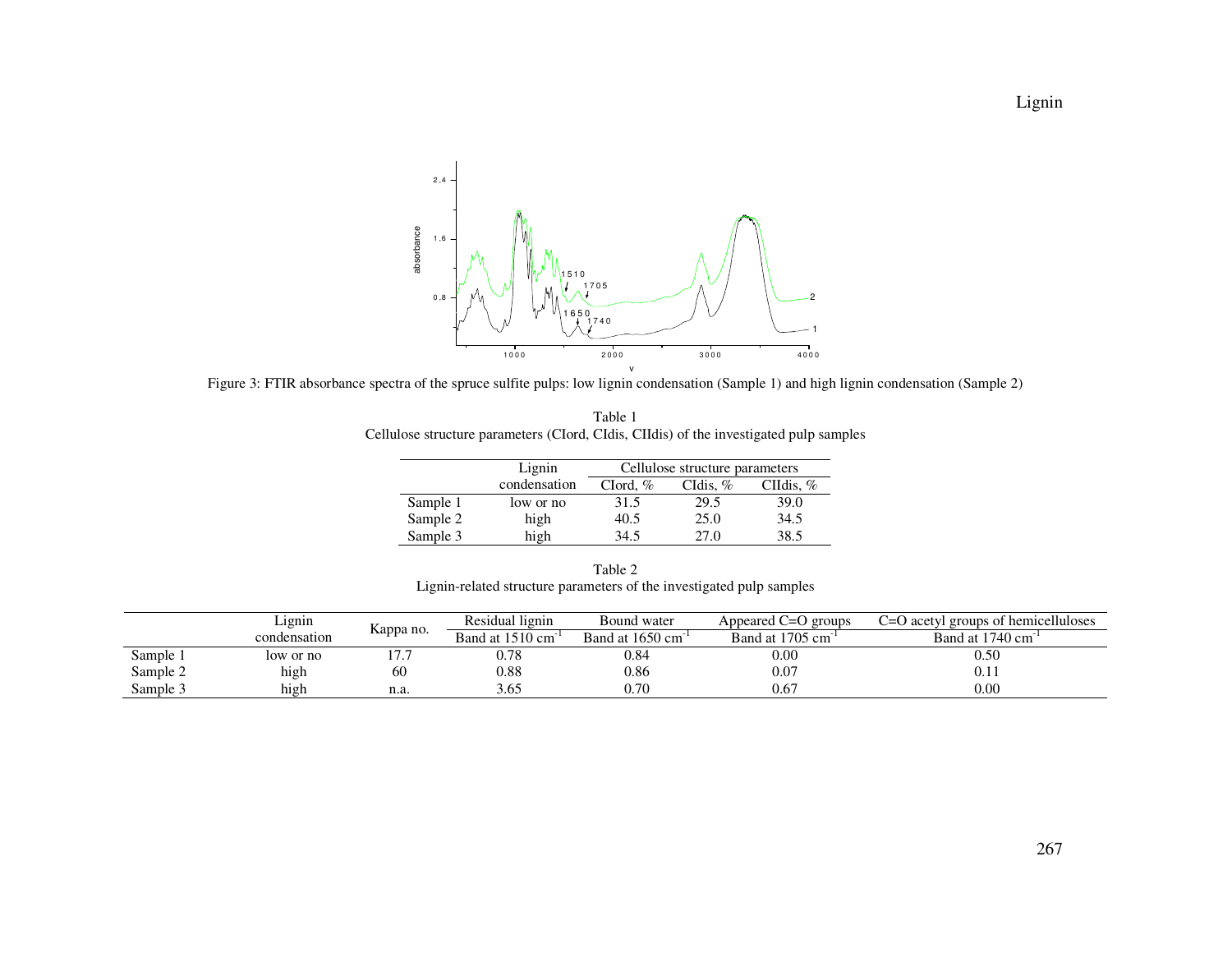#### **Residual lignin**

Table 2 shows that both pulp samples (Samples 1 and 2) contain approximately the same amount of lignin (the band at  $1510 \text{ cm}^{-1}$ ). Despite the quite similar band intensities at 1510  $cm^{-1}$ , which are used to estimate the content of residual lignin in pulps, $1^{9,21}$  one can observe a strong attenuation of the lignin absorption bands at 814 and 870  $\text{cm}^{-1}$  in the spectrum of Sample 2 (see Fig. 4). Both bands are a marker for the presence of guaiacyl aromatics. These bands are related to guaiacyl aromatic C-H out-of-plane deformation. To provide more information about these bands, the normalized spectrum of spruce wood in the absorption region  $750-950$  cm<sup>-1</sup> is shown in Figure 4, as well. We can see both bands in the wood spectrum at  $808$  and  $864 \text{ cm}^{-1}$ , while they are completely absent from the spectrum of Sample 2.

The dimmer model after optimization of its geometry and two modes of dimmer vibrations with frequencies near  $814 \text{ cm}^{-1}$  are presented in Figure 5. Arrows show the vectors of atomic displacements for a given vibration mode according to the calculations.<sup>22</sup> It can be seen that these vibration modes are associated with the outof-plane deformation vibrations of  $C_2H$ ,  $C_5H$ , and  $C_6H$  groups of a phenolic ring at 807 cm<sup>-1</sup>, as well as a non-phenolic ring at  $816 \text{ cm}^{-1}$ . Altogether, these both closely located bands contribute to the

common absorbance near  $810 \text{ cm}^{-1}$ . As Figure 1 shows, during acid sulfite pulping, lignin condensation results from the reaction of carbonium ion with weak nucleophilic sites in the benzene ring.<sup>6</sup> A structural lignin change, such as that, naturally results in an absorbance decrease close to  $810 \text{ cm}^{-1}$ .

Thus, these experimental and theoretical spectral observations are apparently related to condensed lignin.

#### **Bound water**

As shown in Table 2, the spectroscopically tested water component (the band at  $1650 \text{ cm}^{-1}$ ) is an important parameter (analogous to Water Retention Value, WRV). Samples 1 and 2 contain approximately equal amounts of water inside, as well as on the surface of the fibers, so the pulp samples had comparable hydrophilicity.

FESEM was used to record images of the fiber surfaces. Sample 1 (with little or no condensed lignin) has undergone successful delignification and characteristic details of a softwood tracheid, such as pits, are more apparent in the image (Fig. 6, left). The image of Sample 3 with apparent condensed lignin demonstrates visible incomplete delignification and the precipitation of condensed lignin on the surface of the fibers is easily observable (Fig. 6, right).



Figure 4: Low-frequency FTIR spectra of the normal spruce sulfite pulp (Sample 1 – 1); spruce sulfite pulp with high lignin condensation (Sample  $2 - 2$ ); spruce wood (3)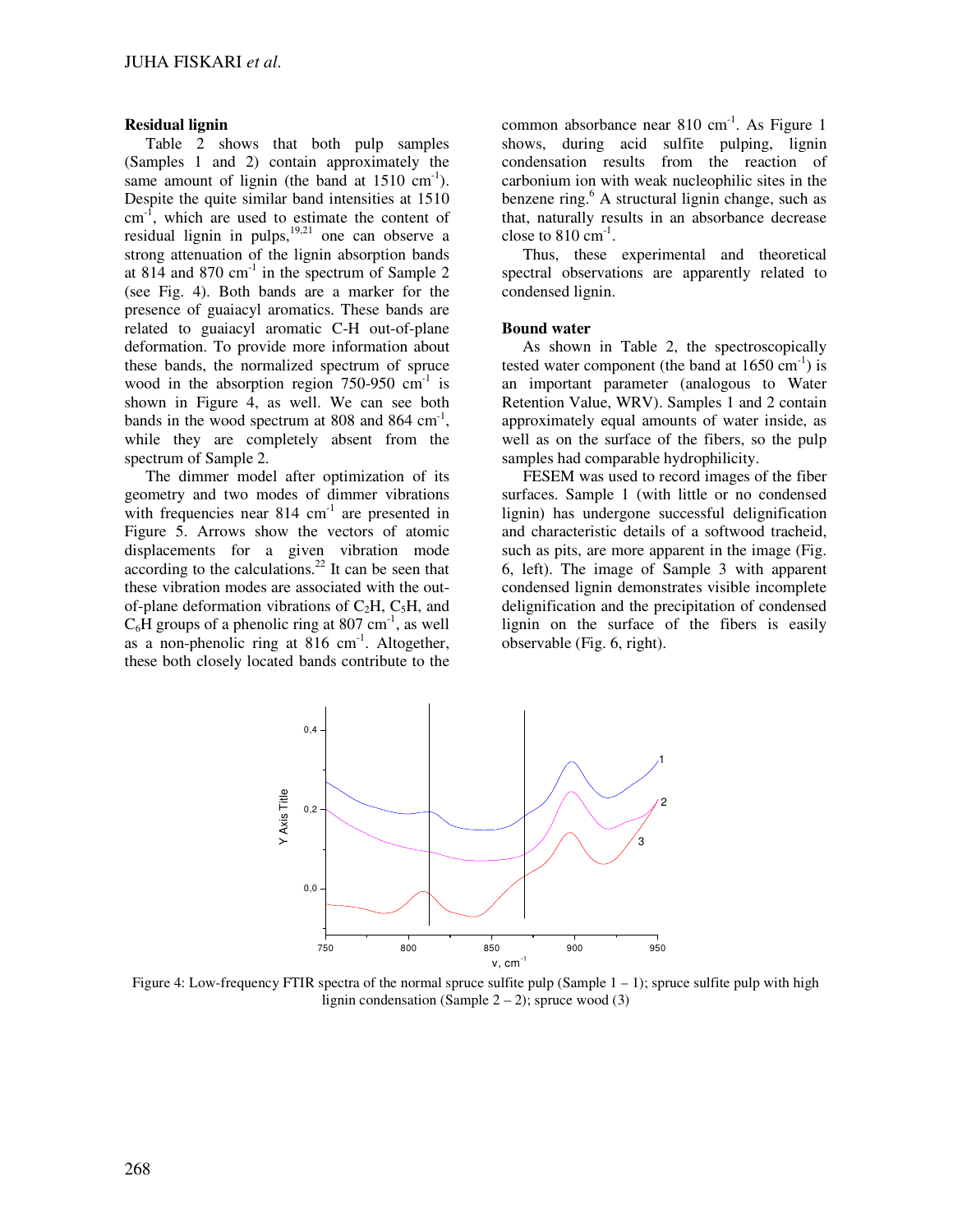

Figure 5: Guaiacyl–guaiacyl dimmer model with β-O-4 bond: C-H out-of-plane deformation vibration modes of guaiacyl ring at 807 cm<sup>-1</sup> (left) and at 816 cm<sup>-1</sup> (right)



Figure 6: FESEM images of fibers with no visible condensed lignin (Sample 1, left) and fibers with apparent condensed and precipitated lignin (Sample 3, right)

# **CONCLUSION**

FTIR analysis revealed significant amounts of condensed and precipitated lignin in the sample, which represented an unsuccessful acid sulfite cook of spruce. The non-condensed (near-native) lignin has characteristic absorption bands near 814 and 865  $cm^{-1}$ , while condensed lignin exhibited a marked decrease in these bands. Further, it was also observable that the samples with condensed lignin had higher lignin contents than the reference sample. These findings were visually confirmed by FESEM imaging. Moreover, the FTIR results also suggest that the pulp quality had also been compromised because of its high cellulose crystallinity values, which is apparently another negative attribute related to sulfite pulp from black or "brownish" cooks.

In all, FTIR analysis proved to be a quick and easy method to characterize condensed lignin in acid sulfite pulp samples. Sample preparation is very easy and rapid, without any additional costs for consumables. Thereafter, FTIR spectra can be

recorded in a matter of a few seconds. Simultaneously, other useful information on pulp properties can be obtained. This offers significant savings in terms of time and costs, when compared to the currently available wet chemical methods. However, further optimization of the method is essential. To improve FTIR analysis for more accurate quantification of condensed lignin, as well as other properties of brownstock pulp, more tests and calibration are needed.

#### **REFERENCES**

1 J. Gullichsen, in "Chemical Pulping", edited by J. Gullichsen and C.-J. Fogelholm, Fapet Oy, 2000, pp. A86-A103

2 S. Rydin, "Pulping Processes", Interscience Publishers, John Wiley & Sons, Ltd., 1965, pp. 439- 576

3 J. Gierer, *Svensk Papperstidn*., **73**, 571 (1970)

<sup>4</sup> H. Sixta, "Handbook of Pulp", Wiley-VCH Verlag GmbH & Co., 2006, pp. 366-509, https://doi.org/10.1002/9783527619887.ch4c